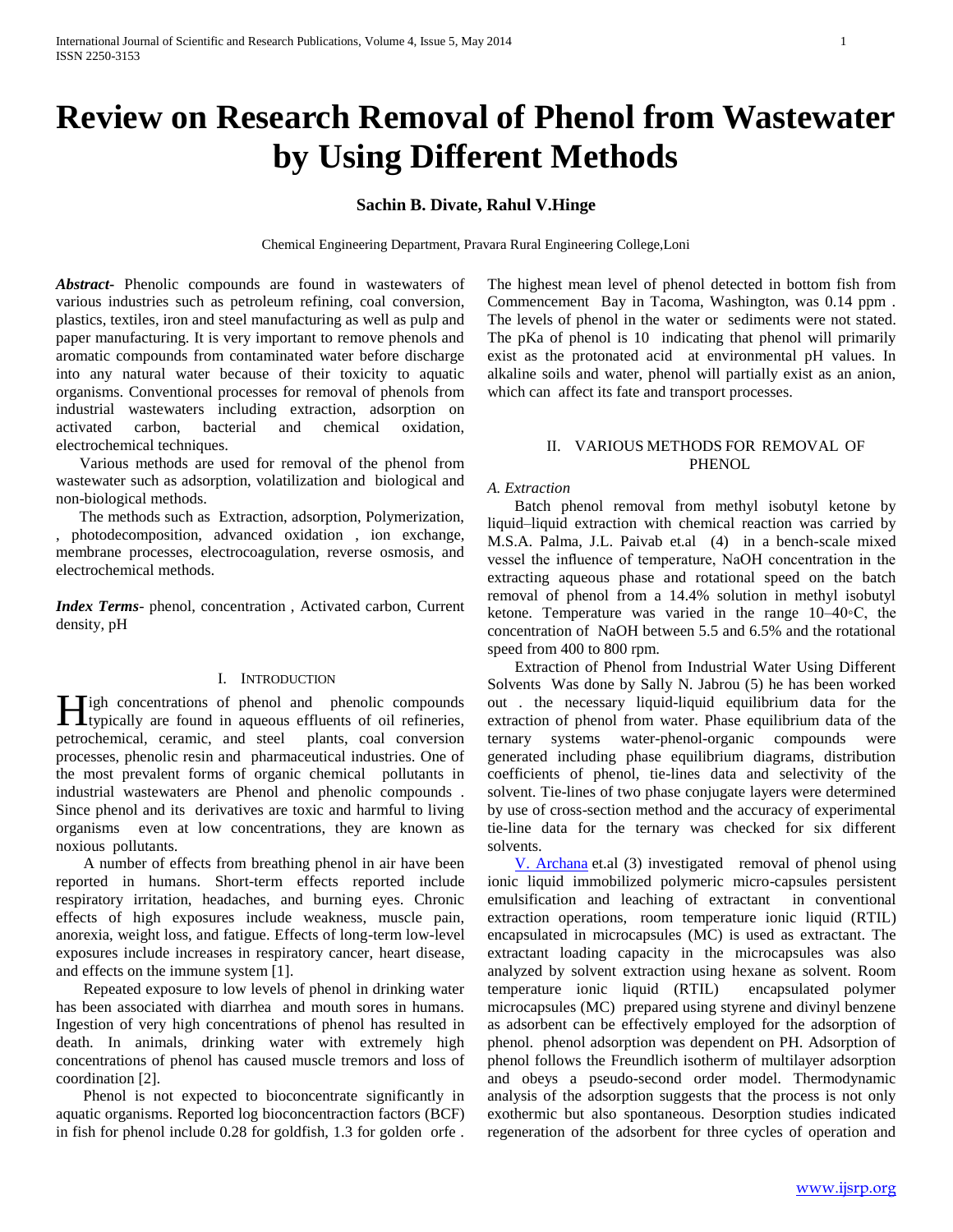also the stability of the extracant in the microcapsules. Response surface methodology and the central composite design were appropriate in determining the optimal conditions for phenol adsorption on RTIL encapsulated polymer microcapsules. The optimal conditions of adsorption has initial phenol concentration 100 ppm, pH : 6, adsorbent dosage: 1 g/100 ml. In these conditions the percentage removal of phenol and the adsorption capacity were 92.5% and 9.07 mg/g which are in good agreement with the predicted values.

## *B. Adsorption*

 M. R. Sawant et.al (6) investigated efficiency of physically activated Date Seed Carbon (DSC) for phenol removal was assessed. The effect of various parameters like initial concentration, amount of adsorbent,agitation speed, and temperature has been studied.

 Yun-Hwei Shen (7) has been performed feasibility of removing phenol from water using a novel adsorption– flocculation process. The treatment involves dispersing bentonite to the phenol contaminated water and subsequently adding BTMA ion to create flocs, which are an agglomerate of BTMAbentonite and phenol molecules. Under the appropriate operating conditions, 90% phenol removal and nearly 100% bentonite recovery may be achieved.

 Binoy SarkarA et.al (8) were carried out Adsorption of Phenol by HDTMA-modified Organoclay modification of bentonite by HDTMA hugely improved the adsorption of phenol as compared to the unmodified bentonite.

#### *C. Electro coagulation*

 Edris Bazrafshan1 et.al (9) has investigated that coagulation process using M. peregrina seed extract as a natural coagulant in the removal of phenol from aqueous environments. The results obtained with synthetic reveal that the most effective removal capacities of phenol were achieved with coagulant dose 0.1 and 0.3 ml/L at pH 5 and the highest removal was found to be 95.16, 95.84 at initial phenol concentration of 5, 10 and 100 mg/L.

 Treatment of Petrochemical Wastewater Containing Phenolic Compounds by Electrocoagulation Using a Fixed Bed Electrochemical Reactor.

 El-Ashtoukhy et.al (10) were carried out parameter pH, time, current density, electrolyte concentration, initial phenolic compound. concentration and temperature were investigated for phenolic compounds removal in batch reactor. Maximum removal of phenolic compounds was attained at  $pH = 7$ , NaCl concentration = 1 g/L, current density =  $8.59$  mA/cm2, temperature  $= 25^{\circ}$ C. Increase in the current density and NaCl concentration resulted in an increase in the phenolic compound removal and decrease in COD of the treated solution.

 M. T. Jafarzadeh et.al (11) have been investigated that the removal of phenol from an actual wastewater using a batch electro coagulation reactor at different operational conditions such as electrode type, initial pH, current density and electrolysis time were investigated for their effects on the removal efficiency.

#### *D. Membrane Separation Technique*

 Membranary techniques used at the separation of some phenolic compound from aqueous media was carried out by Ioana DIACONU1 et.al (12).they investigated separation of some phenolic compounds

 m-nitrophenol, p-nitrophenol, m-cresol, p-cresol, using the bulk liquid membranes technique. Using chloroform as the organic solvent for the membrane, the operational parameters of the transport were studied and the optimum separation condition feed phase pH, the receiving phase pH, the time period of the transport have been carried out.

 Application of modified maxwell-stefan equation for separation of aqueous phenol by pervaporation was tried by Ujjal K Ghosh et.al (13). They investigate simulation of the phenol-water separation by pervaporation using polyurethane (PU) membranes. The modified Maxwell-Stefan model takes into account the non-ideal multi-component solubility effect, nonideal diffusivity of all permeating components, concentration dependent density of the membrane. In this study ,They also found phenol in the feed increases, the partial fluxes of the phenol and water also increases but with the former having a more drastic increment. The effect of membrane thickness on the fluxes is inversely proportional diffusion of the components to the permeate side.

 Tarakranjan Gupta et.al (14) investigated the synthesis and pervaporation characteristics of a novel Hydroxyterminated polybutadiene based polyiminourethaneurea film for separation of phenol from phenol water mixture.

## *E. Biological Method*

 Monitoring the Ozonation of Phenol Solutions at Constant pH by Different Methods investigated by Edgardo M. Contreras et.al (15).they have been investigated Oxidation\_reduction potential and proton production profiles can be used as alternative indicators to monitor the ozonation of phenol solutions at constant pH.

 Effect of Phenol Loading on Wastewater Treatment by Activated Sludge Process carried out by H. Pasdar et.al (16). They investigated effects of Phenol concentration, retention time and aerating time on the performance of the activated sludge process are given in terms of COD, TOC, TSS parameters. The optimum hydraulic retention time was noted. The results showed that increasing concentrations of Phenol , the efficiency of COD increased , reduction of COD was observed.

## *F. Electro-Fenton Process*

 Yang, C. et.al (18) investigated that degradation of phenol in an aqueous solution with bipolar graphite electrodes and activated carbon. Reaction parameters including the pH value of the solution, the dosage of ferrous ion, and the current density within the solution on the removal of phenol and COD at various reaction times were evaluated for the treatment of wastewater containing phenol of 100  mg/L and granular activated carbon. electro catalytic oxidation and radical oxidation contributed to the degradation of phenol

 Marcio Pimentel.et.al (17) has been investigated oxidative degradation of aqueous phenols solutions in acidic medium by electro-Fenton process using a carbon felt cathode and a platinum anode.